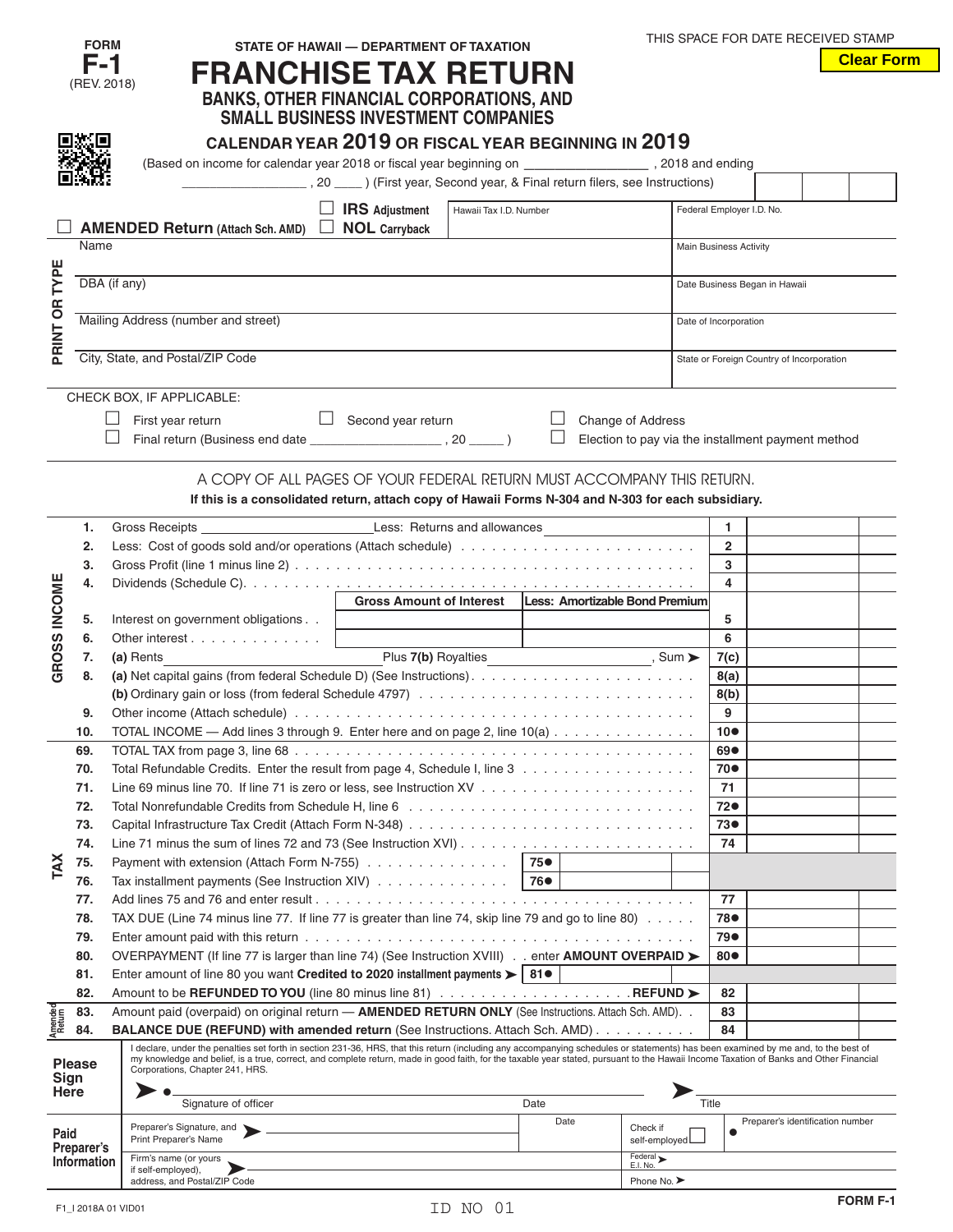

| 10. |                                                                                                      | (a) TOTAL INCOME — from page 1, line 10 $\dots \dots \dots \dots \dots \dots \dots \dots \dots \dots \dots \dots \dots \dots \dots \dots$ |                             | 10(a) |  |
|-----|------------------------------------------------------------------------------------------------------|-------------------------------------------------------------------------------------------------------------------------------------------|-----------------------------|-------|--|
|     |                                                                                                      | <b>DEDUCTIONS</b>                                                                                                                         |                             |       |  |
| 11. |                                                                                                      |                                                                                                                                           |                             |       |  |
| 12. |                                                                                                      |                                                                                                                                           |                             | 12    |  |
| 13. |                                                                                                      |                                                                                                                                           |                             | 13    |  |
| 14. | (a) Bad debts (Schedule F)                                                                           | Plus 14(b) Rents                                                                                                                          | , Sum $\blacktriangleright$ | 14(c) |  |
| 15. | (a) Taxes (Attach schedule)                                                                          | Plus 15(b) Interest ___________________, Sum ▶                                                                                            |                             | 15(c) |  |
| 16. |                                                                                                      |                                                                                                                                           |                             | 16    |  |
| 17. |                                                                                                      |                                                                                                                                           |                             | 17    |  |
| 18. |                                                                                                      | 18                                                                                                                                        |                             |       |  |
| 19. |                                                                                                      | 19                                                                                                                                        |                             |       |  |
| 20. |                                                                                                      |                                                                                                                                           |                             | 20    |  |
| 21. | Amounts contributed under: (a) Pension, profit-sharing, stock bonus, annuity plans (Attach schedule) | 21(a)                                                                                                                                     |                             |       |  |
|     |                                                                                                      |                                                                                                                                           |                             | 21(b) |  |
| 22. |                                                                                                      | 22                                                                                                                                        |                             |       |  |
| 23. |                                                                                                      | $23\bullet$                                                                                                                               |                             |       |  |
| 24. |                                                                                                      |                                                                                                                                           |                             | 24    |  |

## **STATE ADJUSTMENTS**

| ADD:           |                                                                                                                                                                                                                                           |       |  |    |  |
|----------------|-------------------------------------------------------------------------------------------------------------------------------------------------------------------------------------------------------------------------------------------|-------|--|----|--|
| 25.            |                                                                                                                                                                                                                                           | 25    |  |    |  |
| 26.            | (a) Interest on obligations of the United States or its possessions or on securities issued under an<br>Act of Congress. (See instruction VI(a)(1)) $\ldots \ldots \ldots \ldots \ldots \ldots \ldots \ldots \ldots \ldots \ldots \ldots$ | 26(a) |  |    |  |
|                | (b) Interest on state, territorial, municipal, county, or other bonds or securities, including Hawaiian issues,                                                                                                                           | 26(b) |  |    |  |
| 27.            | Amount of deduction for bad debts taken on line $14(a)$ . (See Instructions IV(b) and VII)                                                                                                                                                | 27    |  |    |  |
| 28.            | Other additions required by law — submit schedule. (See Instruction $IV(b)$ )                                                                                                                                                             | 28    |  |    |  |
| 29.            |                                                                                                                                                                                                                                           | 29    |  |    |  |
| <b>DEDUCT:</b> |                                                                                                                                                                                                                                           |       |  |    |  |
| 30.            | Entire dividends as reported on page 1, line $4 \ldots \ldots \ldots \ldots$                                                                                                                                                              | 30    |  |    |  |
| 31.            | Bad debt deduction allowed by section 241-4(b)(3), HRS. (See Instruction VII(c)) $\ldots$                                                                                                                                                 |       |  |    |  |
| 32.            | Other deductions authorized by law — submit schedule. (See Instructions $V(f)$ ) and $X(b)$ )                                                                                                                                             |       |  |    |  |
| 33.            |                                                                                                                                                                                                                                           | 33    |  |    |  |
| 34.            |                                                                                                                                                                                                                                           |       |  | 34 |  |
|                |                                                                                                                                                                                                                                           |       |  |    |  |

 **Note: If you do not need to apportion your income, skip lines 35 through 56, enter the amount on line 34 on line 57, and continue with line 58. Otherwise, continue with line 35.**

## **ADJUSTMENTS TO ARRIVE AT APPORTIONABLE BUSINESS INCOME SUBJECT TO TAX**

| <b>DEDUCT:</b> |                                                                                                    |    |  |  |  |  |
|----------------|----------------------------------------------------------------------------------------------------|----|--|--|--|--|
| 35.            | Nonbusiness dividends included on page 1, line 4, and included                                     |    |  |  |  |  |
|                |                                                                                                    | 35 |  |  |  |  |
| 36.            |                                                                                                    | 36 |  |  |  |  |
| 37.            | Royalties from nonbusiness assets (Attach schedule)                                                | 37 |  |  |  |  |
| 38.            | Net profit from nonbusiness rental property                                                        | 38 |  |  |  |  |
| 39.            | Net gain from nonbusiness assets (Attach schedule)                                                 |    |  |  |  |  |
| 40.            | 40                                                                                                 |    |  |  |  |  |
| 41.            |                                                                                                    | 41 |  |  |  |  |
| 42.            |                                                                                                    |    |  |  |  |  |
| ADD:           |                                                                                                    |    |  |  |  |  |
| 43.            | 43                                                                                                 |    |  |  |  |  |
| 44.            | Net loss from nonbusiness assets (Attach schedule).                                                |    |  |  |  |  |
| 45.            |                                                                                                    | 45 |  |  |  |  |
| 46.            | Business income from sources within and without Hawaii (line 42 plus line 45) $\ldots$             | 46 |  |  |  |  |
| 47.            | Allocate __________% (from Schedule P, line 8), as apportionable income attributable to Hawaii and |    |  |  |  |  |
|                |                                                                                                    |    |  |  |  |  |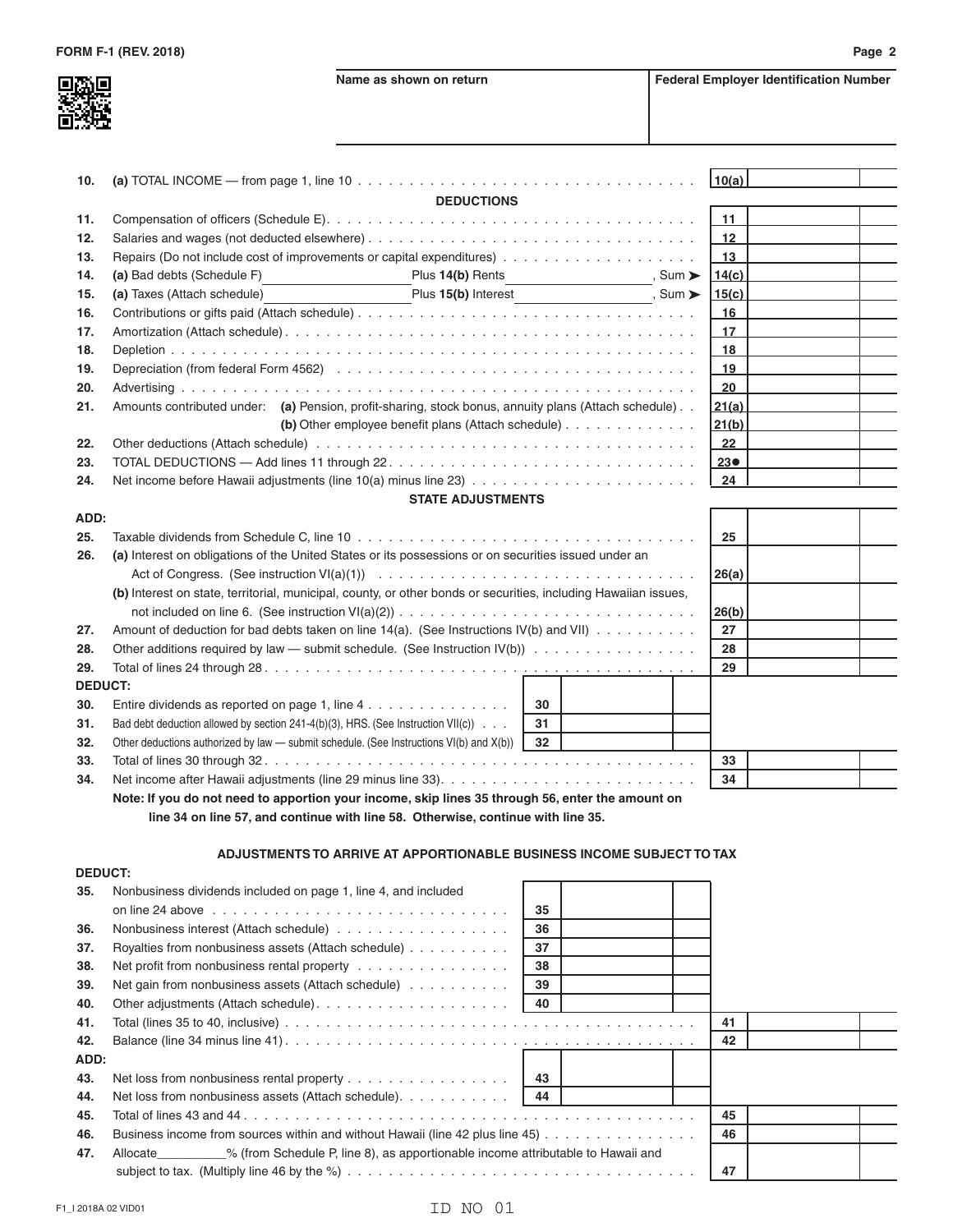**BSK** 



|     |                                                                                                                                       | <b>CLASSIFICATION OF APPORTIONABLE BUSINESS INCOME SUBJECT TO TAX</b> |                 |                                                                               |                                                                                                              |       |                        |  |
|-----|---------------------------------------------------------------------------------------------------------------------------------------|-----------------------------------------------------------------------|-----------------|-------------------------------------------------------------------------------|--------------------------------------------------------------------------------------------------------------|-------|------------------------|--|
| 48. | Enter the portion of the amount on line 47 that is ordinary income. $\ldots \ldots \ldots \ldots \ldots \ldots \ldots \ldots$         |                                                                       |                 |                                                                               |                                                                                                              | 48    |                        |  |
| 49. | Enter the portion of the amount on line 47 that is net capital gain. Also, enter on line 60                                           |                                                                       |                 |                                                                               |                                                                                                              | 49    |                        |  |
| 50. | Total (lines 48 and 49). This total must be equal to the amount on line 47. $\ldots$                                                  |                                                                       |                 |                                                                               |                                                                                                              | 50    |                        |  |
|     |                                                                                                                                       | INCOME WHOLLY ATTRIBUTABLE TO HAWAII SUBJECT TO TAX                   |                 |                                                                               |                                                                                                              |       |                        |  |
| 51. | Gain (or loss) from sale of real estate and other tangible assets located in Hawaii                                                   |                                                                       | 51              |                                                                               |                                                                                                              |       |                        |  |
| 52. | Royalties from property located in Hawaii                                                                                             |                                                                       | 52              |                                                                               |                                                                                                              |       |                        |  |
| 53. | Net profit (or loss) from nonbusiness rental property within Hawaii                                                                   |                                                                       | 53              |                                                                               |                                                                                                              |       |                        |  |
| 54. | Net gain from sale of nonbusiness assets located in or having tax                                                                     |                                                                       |                 |                                                                               |                                                                                                              |       |                        |  |
|     | situs in Hawaii:                                                                                                                      |                                                                       |                 |                                                                               |                                                                                                              |       |                        |  |
|     | (a) Net short-term capital gain $\ldots \ldots \ldots \ldots \ldots \ldots \ldots$                                                    |                                                                       | 54(a)           |                                                                               |                                                                                                              |       |                        |  |
|     | (b) Net capital gain attributable to Hawaii. (This amount, if any, also                                                               |                                                                       | 54(b)           |                                                                               |                                                                                                              |       |                        |  |
|     | (c) Net gain (or loss) from sale or exchange of property other than                                                                   |                                                                       |                 |                                                                               |                                                                                                              |       |                        |  |
|     |                                                                                                                                       |                                                                       | 54(c)           |                                                                               |                                                                                                              |       |                        |  |
| 55. | Income from intangible personal property. Include entire income                                                                       |                                                                       |                 |                                                                               |                                                                                                              |       |                        |  |
|     | (or loss) of intangibles which, because of domicile of the corporation                                                                |                                                                       |                 |                                                                               |                                                                                                              |       |                        |  |
|     | or business situs of intangibles, are located in Hawaii. Add back<br>Hawaii allocated, nonbusiness income and dividends.              |                                                                       |                 |                                                                               |                                                                                                              |       |                        |  |
|     | (a) Dividends included on line 35 above (Attach schedule).                                                                            |                                                                       |                 |                                                                               |                                                                                                              |       |                        |  |
|     |                                                                                                                                       |                                                                       | 55(a)           |                                                                               |                                                                                                              |       |                        |  |
|     | (c) All other income from intangibles (Attach schedule)                                                                               |                                                                       | 55(b) <br>55(c) |                                                                               |                                                                                                              |       |                        |  |
| 56. |                                                                                                                                       |                                                                       |                 |                                                                               |                                                                                                              | 56    |                        |  |
| 57. | Total of lines 47 and 56 (or the amount from line 34 if you did not need to apportion your income)                                    |                                                                       |                 |                                                                               |                                                                                                              | 57    |                        |  |
| 58. |                                                                                                                                       |                                                                       |                 |                                                                               |                                                                                                              | 58●   |                        |  |
| 59. |                                                                                                                                       |                                                                       |                 |                                                                               |                                                                                                              | 59    |                        |  |
|     |                                                                                                                                       | <b>TAX COMPUTATION</b>                                                |                 |                                                                               |                                                                                                              |       |                        |  |
| 60. | Enter the amount of net capital gains as shown on page 1, line $8(a)$ . (If you apportioned your income,                              |                                                                       |                 |                                                                               |                                                                                                              |       |                        |  |
|     |                                                                                                                                       |                                                                       |                 |                                                                               |                                                                                                              | 60    |                        |  |
| 61. |                                                                                                                                       |                                                                       |                 |                                                                               |                                                                                                              | 61    |                        |  |
| 62. |                                                                                                                                       |                                                                       |                 |                                                                               |                                                                                                              | 62(a) |                        |  |
|     | (b) Tax on net income $-7.92\%$ of amount on line 61 $\dots \dots \dots \dots \dots \dots \dots \dots \dots \dots \dots \dots$        |                                                                       |                 |                                                                               |                                                                                                              | 62(b) |                        |  |
|     |                                                                                                                                       |                                                                       |                 |                                                                               |                                                                                                              | 62(c) |                        |  |
|     | (d) Using the 7.92% rate, compute tax on all taxable income using amount from line 59                                                 |                                                                       |                 |                                                                               |                                                                                                              | 62(d) |                        |  |
| 63. | Total tax (enter lesser of line 62(c) or 62(d)) $\ldots \ldots \ldots \ldots \ldots \ldots \ldots \ldots \ldots \ldots \ldots \ldots$ |                                                                       |                 |                                                                               |                                                                                                              | 63    |                        |  |
| 64. | Recapture of Capital Goods Excise Tax Credit from Form N-312, Part II                                                                 |                                                                       | 64              |                                                                               |                                                                                                              |       |                        |  |
| 65. |                                                                                                                                       |                                                                       | 65              |                                                                               |                                                                                                              |       |                        |  |
|     | Recapture of Low-Income Housing Tax Credit from Form N-586, Part III                                                                  |                                                                       |                 |                                                                               |                                                                                                              |       |                        |  |
| 66. | Recapture of Capital Infrastructure Tax Credit from Form N-348, Part IV   66                                                          |                                                                       |                 |                                                                               |                                                                                                              | 67    |                        |  |
| 67. |                                                                                                                                       |                                                                       |                 |                                                                               |                                                                                                              |       |                        |  |
| 68. | <b>Schedule C</b>                                                                                                                     |                                                                       |                 |                                                                               |                                                                                                              | 68    |                        |  |
|     | <b>INCOME FROM DIVIDENDS (Classified for Hawaii Purposes)</b>                                                                         |                                                                       |                 | 3. Received from an                                                           |                                                                                                              |       |                        |  |
|     | 1. Name of declaring corporation                                                                                                      | 2. National Banking<br>Associations                                   |                 | affiliate (including foreign)<br>as IRC section 243(b)<br>qualifying dividend | 4. Received by a small<br>business investment co.<br>operating under Small<br><b>Business Investment Act</b> |       | 5. All other dividends |  |
|     |                                                                                                                                       |                                                                       |                 |                                                                               |                                                                                                              |       |                        |  |
|     |                                                                                                                                       |                                                                       |                 |                                                                               |                                                                                                              |       |                        |  |
|     |                                                                                                                                       |                                                                       |                 |                                                                               |                                                                                                              |       |                        |  |
|     |                                                                                                                                       |                                                                       |                 |                                                                               |                                                                                                              |       |                        |  |
|     |                                                                                                                                       |                                                                       |                 |                                                                               |                                                                                                              |       |                        |  |
|     | 7. Dividends qualifying for the 70% dividends received deduction (Total of amounts in column 5)                                       |                                                                       |                 |                                                                               |                                                                                                              |       |                        |  |
|     |                                                                                                                                       |                                                                       |                 |                                                                               |                                                                                                              |       |                        |  |
|     |                                                                                                                                       |                                                                       |                 |                                                                               |                                                                                                              |       |                        |  |